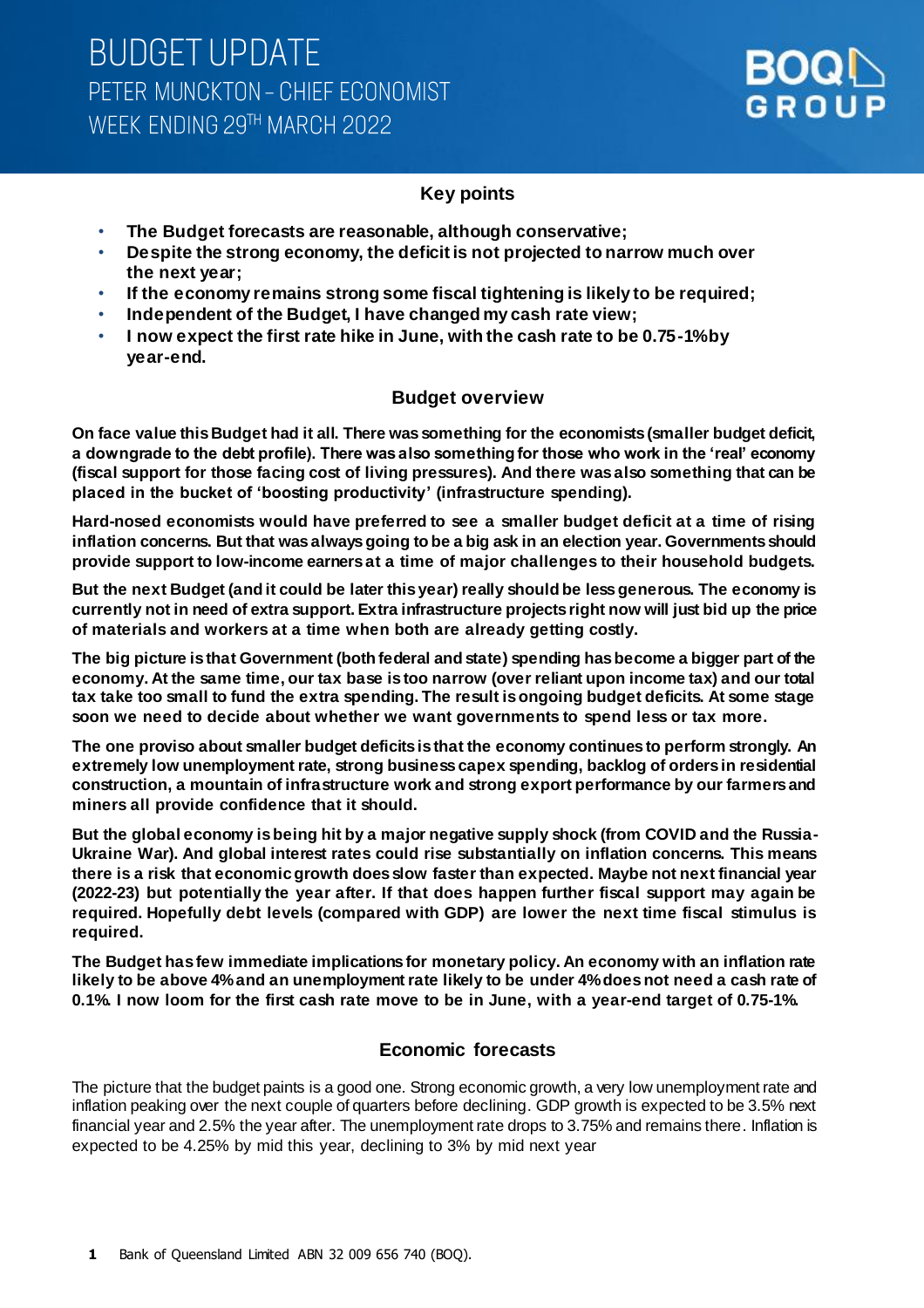

I do think the risks are that inflation might be higher than what the Treasury is forecasting next financial year. They believe that the reduction in the fuel price levy will take some of the heat from inflation. It will. But there is plenty of inflation in the pipeline. And Government taxes is only one part of the oil price.

I am also more optimistic on the economy. And think the unemployment rate could decline further (the main obstacle will be matching workers with the right jobs).

An important set of assumptions are the commodity price forecasts. The Treasury has taken the conservative path and assumed that the terms of trade (which is mainly driven by the price of our commodity exports) declines sharply in coming months. I don't mind conservative commodity price forecasts (it means you potentially underestimate revenue growth). Certainly a quick decline could occur if there is an imminent resolution to the Russia-Ukraine war.

But the politics to get a resolution in that war quickly are tough. As will be the determination on when to ease sanctions. Commodity prices were rising even before events in Eastern Europe because of strong global demand and under investment in the supply of many commodities over recent years .

So there are reasons to think that the decline in the terms of trade assumed by Treasury is not as steep as they have forecast. That would be good news for our national income growth (and therefore government revenue growth). But higher prices for longer would also be one factor keeping inflation more elevated than Treasury forecasts.

The one potential negative factor for commodity prices is China. Treasury is forecasting about 5% growth over the next 3 years for China. That would be pretty close to the Chinese Government forecast. But a slowing housing sector and rolling lockdowns to try and beat Omicron means the risks to this forecast is to the downside.

One final note. Treasury forecasts assume modestly positive real wages growth over the next couple of years. As noted I think the risks to their inflation forecasts are to the high side. But I also think the risks to their wages forecast (3.25%) is biased upwards. What happens to real wages growth will play an important role in how high interest rates is able to rise in this cycle.

#### **Medium-term economic projections**

The Budget assumes that medium term (2- to 5- years') economic growth will be around 2.75%. This assumption matters because a stronger economy means higher income growth. And higher income growth makes it easier to repay debt.

How strong growth is over the medium term is a function of the pace of population and productivity growth. Treasury (or more precisely, the Centre for Population) forecasts that population growth will be rising by around 1.25% in the medium term. This is below the Pre-COVID rate which is reasonable but above the pace seen in the 1990s.

The more debatable assumption is that productivity growth will be around 1.5% (its 30-year average). In more recent years productivity growth has been 0.5-1%. Stronger investment should mean stronger productivity growth. But productivity growth has been low globally for some time. And it might be tough to get substantial productivity increases if concerns that globalisation is coming to an end is true.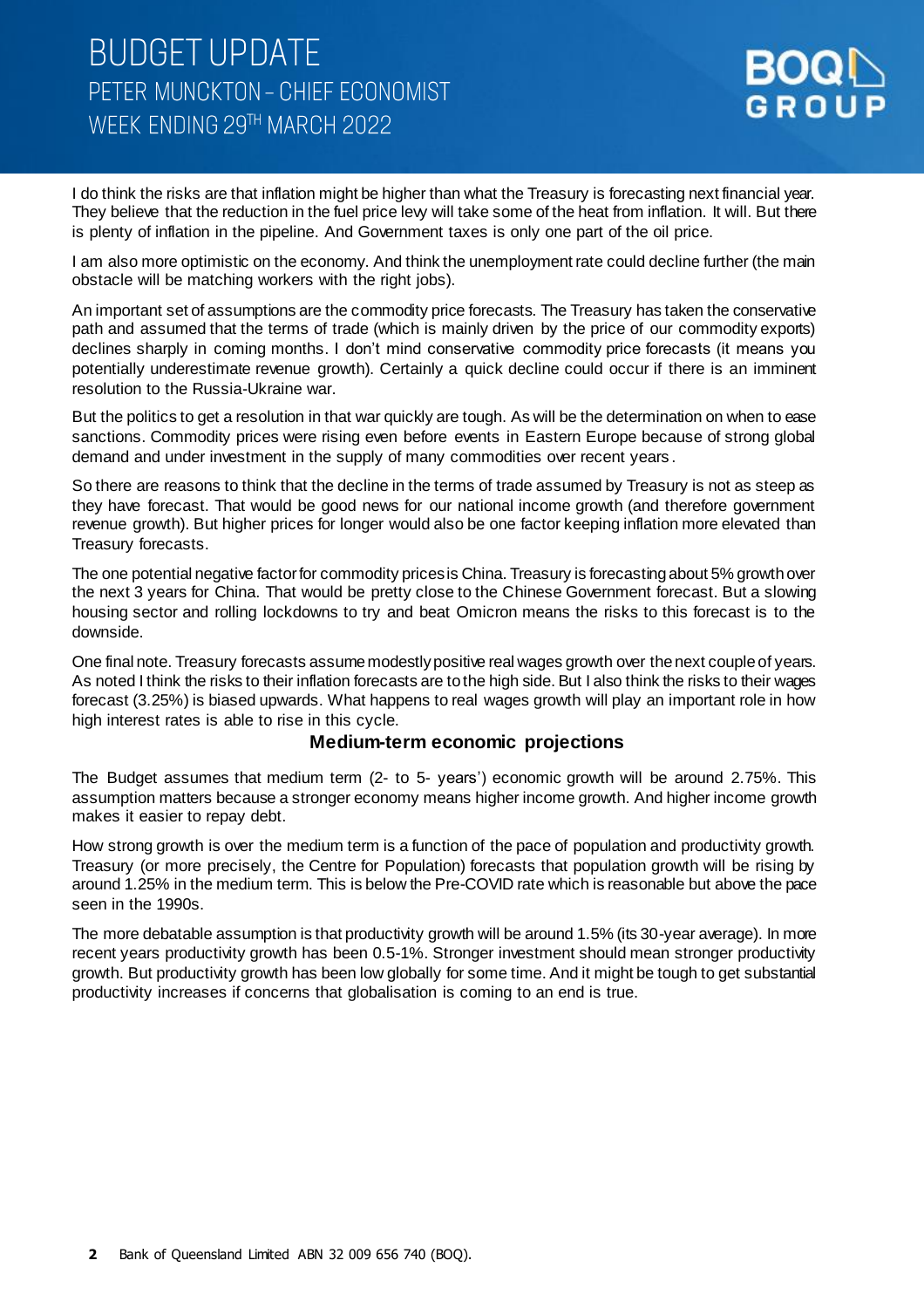





Over the 1990s and 2000s fiscal policy took a back seat to monetary policy in running the economy. But that has changed. During the pandemic interest rates had already fallen to such a low level that even lower interest rates would be of only marginal benefit. Governments' needed to step in and underpin domestic incomes and boost demand.

What the stance of fiscal should be (the size of the budget deficit/surplus) right now is more art than science. A simple guide is to look at the change in the size of the actual budget deficit/surplus as an indication of how much money the government is adding/subtracting from the economy. Right now that indicates that the deficit is projected to be \$78b next financial year. Sure this is a \$20b improvement from what was expected just a few months ago. But it is only an improvement of just \$2b from this financial year despite a rip-roaring economy.

But even if the government does nothing changes in the economy significantly impact the budget. In a strong economy (such as now) a low unemployment rate reduces government payments and boosts taxation (both reduce the deficit). There are measures that abstract from these movements to look at what the 'underlying' position is (in the jargon, the structural budget balance). According to Treasury figures right now that indicates the structural budget deficit next financial year will be about 3% of GDP. When the unemployment rate was in the 5's in 2017-19 the structural deficit was under 1% of GDP.

Given the strength of the economy the structural budget should at least be closer to balance. With an unemployment rate in the 3's and an inflation rate in the 4's fiscal policy (as well as monetary policy) does not need to be providing much support to the economy.

To be fair it would be unusual to see a serious burst of budget tightening just before an election. And budgets are more than just a policy to fine tune economic growth. Fiscal policy is an important tool for governments to help low income earners and small firms adapt to big economic changes. And right now the economy is facing its toughest inflation challenge in at least 30-40 years.

So I understand why the government has not significantly tightened fiscal policy in this budget. But assuming (as the government has) that the economy keeps travelling in the same direction in coming months tightening of fiscal policy will be required in the next Budget.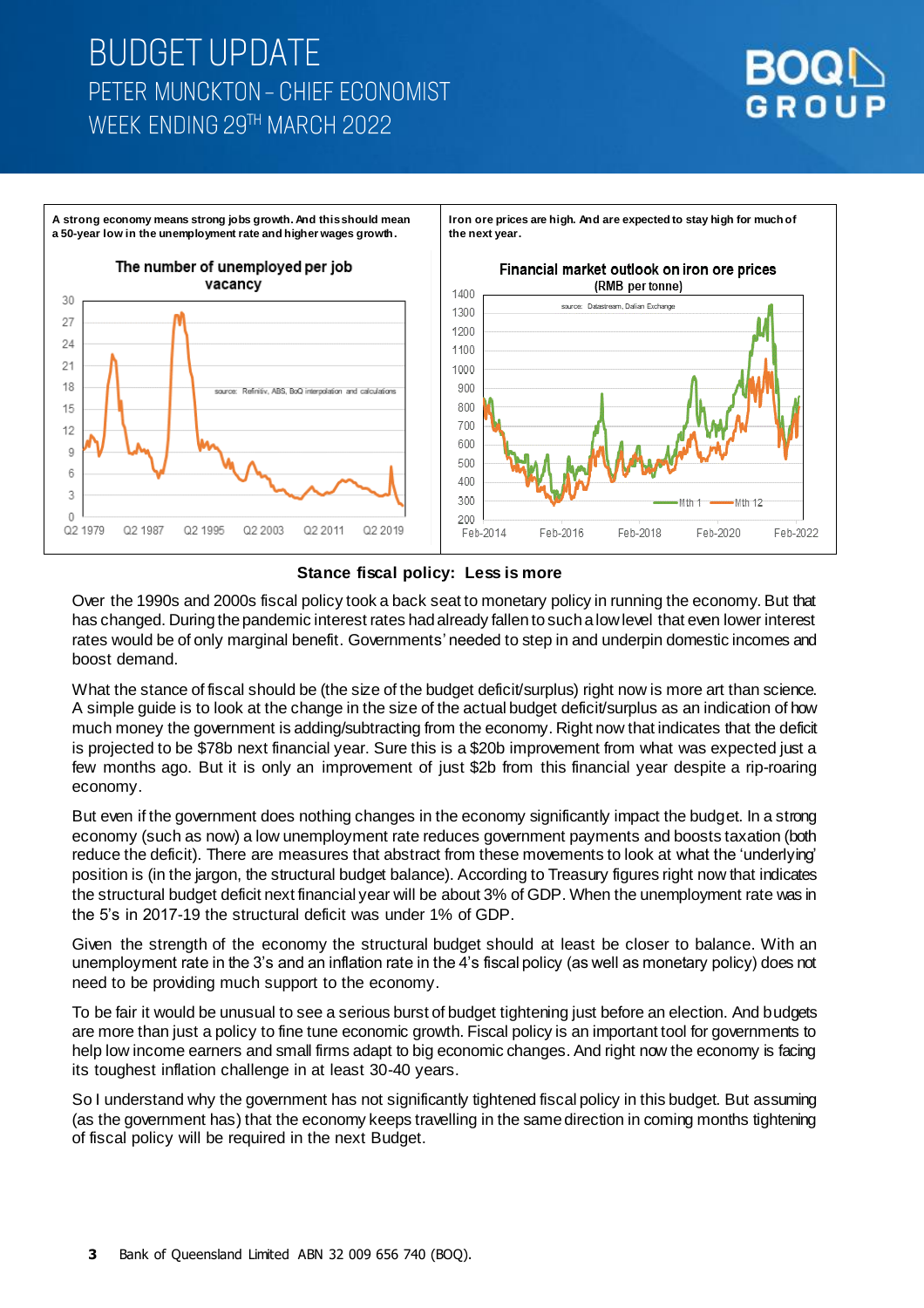





The deficit for 2022-23 is projected to be \$78b (3.4% of GDP), compared with \$80b this financial year (3.5% of GDP). These deficits are quite wide by historical standards. The deficit is projected to still be 1.6% of GDP by 2025-26 despite an extremely low unemployment rate (although a sharp drop in commodity prices is expected).

By far the biggest driver of the improvement in the deficit is improvement in the parameters (underlying budget drivers). With the unemployment rate near fifty year lows and the terms of trade near record highs the budget will naturally be in pretty good shape. Both in this Budget and the last the Government took the opportunity provided by the improved economy to spend more money and cut taxes. A fair proportion of that additional largesse is designed to be short term and be automatically removed (although that can be easier said than done). But some of the additional spending (particularly from previous budgets) have been permanent. This includes extra funding for defence, aged care and the NDIS.

Low interest rates has meant that interest payments have not ballooned despite the recent run of large budget deficits. Rising interest rates will mean that interest payments are almost certain to rise. But the Australian Government has done well in fixing a good portion of its debt at a low level of interest rates (see below).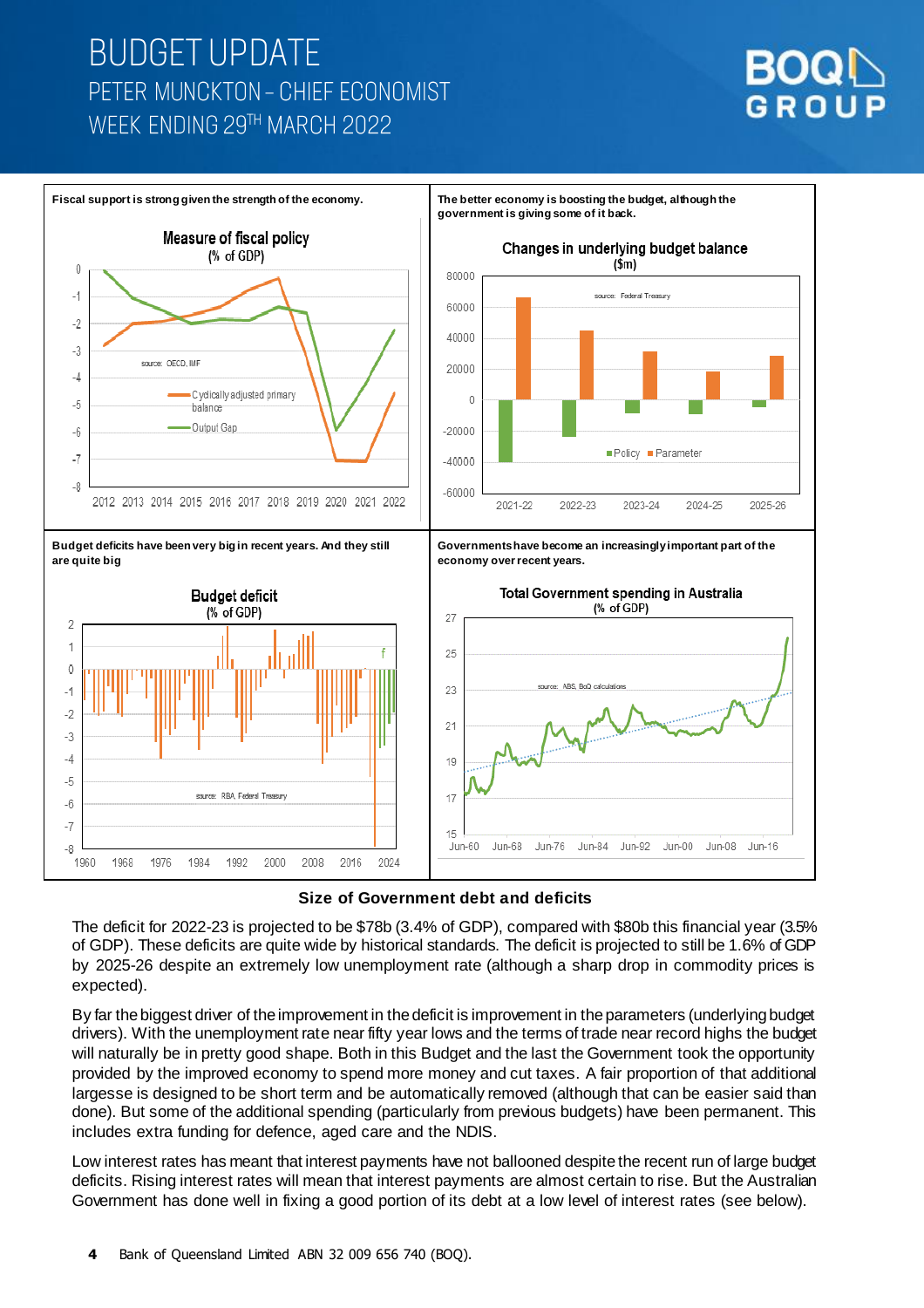

A rule of thumb used by economists is that a deficit is affordable for governments if interest rates is below national income growth. Of course this changes if there is a sudden increase in interest rates (or a sudden fall in national income). In any event having a deficit that might be affordable does not mean you should be running one. Governments increased the size of the budget deficits in the 1970s just at the time when demand in the economy was high and facing a supply shock from higher oil prices.

#### **The size of Government debt needs to be lower**

The Australian Government has moved from a net asset position in the 2000's to having Government debt equal to around 40% of GDP, peaking at 45% of GDP in 2024-25. Some deterioration of the deficit over that time should have been expected. The 2000's were the beginning of a massive terms of trade boom. Together with strong national income growth it led to an unexpectedly substantial boost to revenue growth. Subsequently the Government has faced a GFC, the ending of a massive mining boom and a pandemic.

Australian Government debt is still low by global standards. And it is below the 55% of GDP peak that was predicted a couple of years ago. If Australia maintained its current debt-to-GDP ratio it would be sustainable. The problem would come if there was another significant economic downturn. Typically debt to GDP ratios rise by around 30% during recessions. That would get us closer to the levels currently seen in some European countries (although in a recession there debt may also rise). Australia is a (relatively) small economy, one that is heavily influenced by changes in volatile commodity prices. This means that Australia's Government debt position needs to be strong by global standards.

Ideally Australia's debt should be lower before entering the next recession (that hopefully is some way down the track). Making significant cuts to the size of the debt pile won't be easy. Post the second world war the massive reduction in debt was achieved by constraining government spending (significantly helped by lower defence outlays), very strong national income growth and financial repression (interest rates were kept artificially low). The Budget surpluses in the 1980s were helped by asset sales. The surpluses in the 2000's were underpinned by the largest mining boom in Australia's history.

Allowing more of the benefits from the strong state of the jobs market and high terms of trade flow through to the budget bottom line would help. The hope is that productivity growth will increase, boostingnational income growth and be used to repay debt. We first need to achieve the stronger productivity growth.

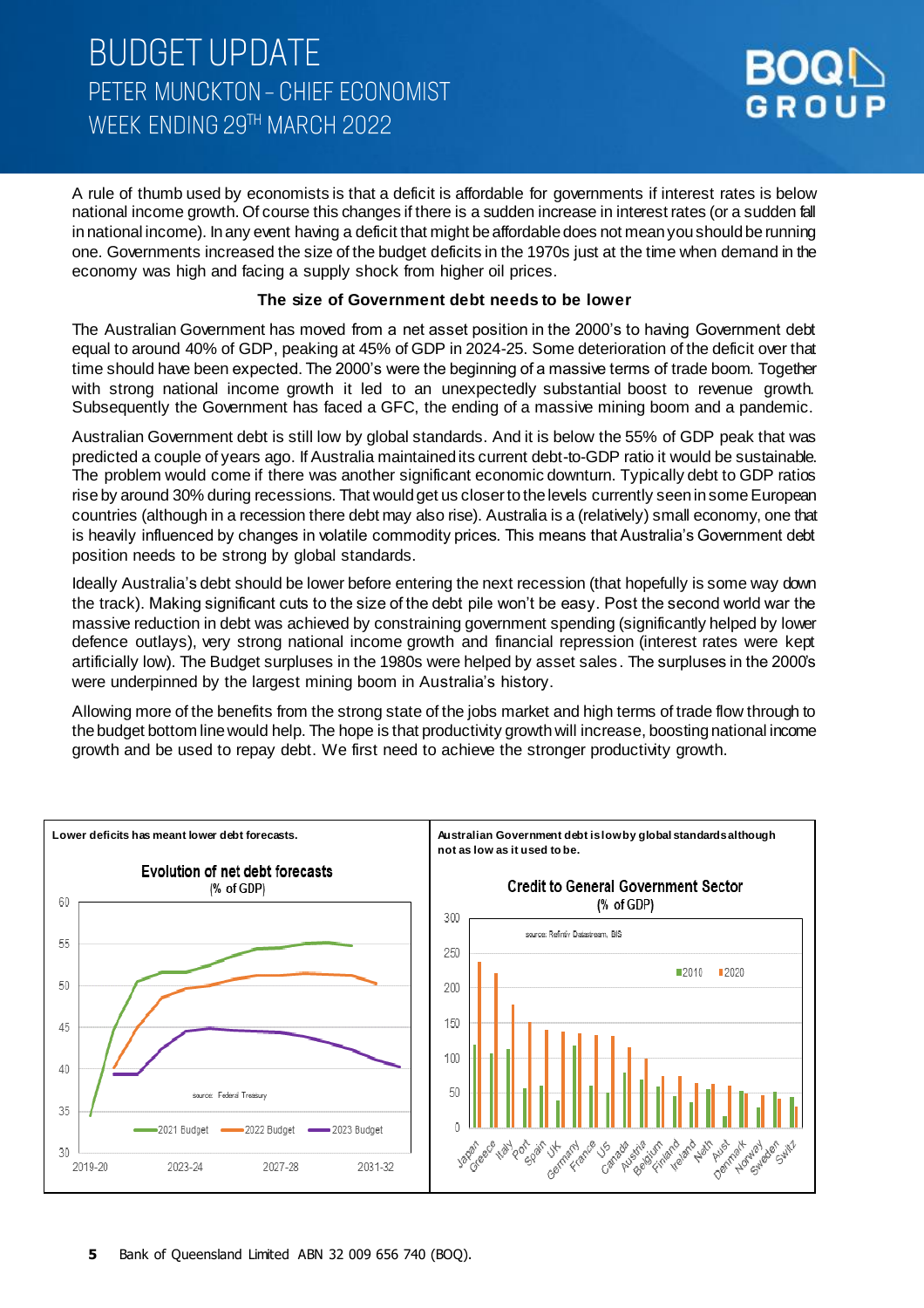

**Income growth being in excess of interest rates has meant that deficits have been affordable.** 

> Difference between national income growth and Australian government 10-year bond



**that might be changing** 

**Interest payments are currently low by historical standards. But** 

**Commonwealth Government interest** 

**Funding the deficit should be straightforward**

The Government will have few concerns about funding its budget deficit despite the RBA ending its bondbuying program (known as Quantitative Easing, or QE). A strengthening currency due to rising commodity prices may attract foreign buying. Higher interest rates might attract more attention from banks (they need to hold a certain proportion of federal and state government bonds for regulatory purposes). Australia still has one of the highest credit ratings.

The body that manages government debt issuance (AOFM, or Australian Office of Financial Management) has done a good job locking in low interest rates on the debt that has been issued over recent years. Australia has less debt maturing over the next 3 years than other big economies such as the US, Japan and Germany.

But Australia also has a lower proportion of debt locked in for over 10 years. Mostly that has been for good reasons. Until recently Australia's government bond market was relatively small due to an extended period of strong budget results. This led to the AOFM keeping its debt issuance at 10 years or less to help the development of the Australian financial markets.

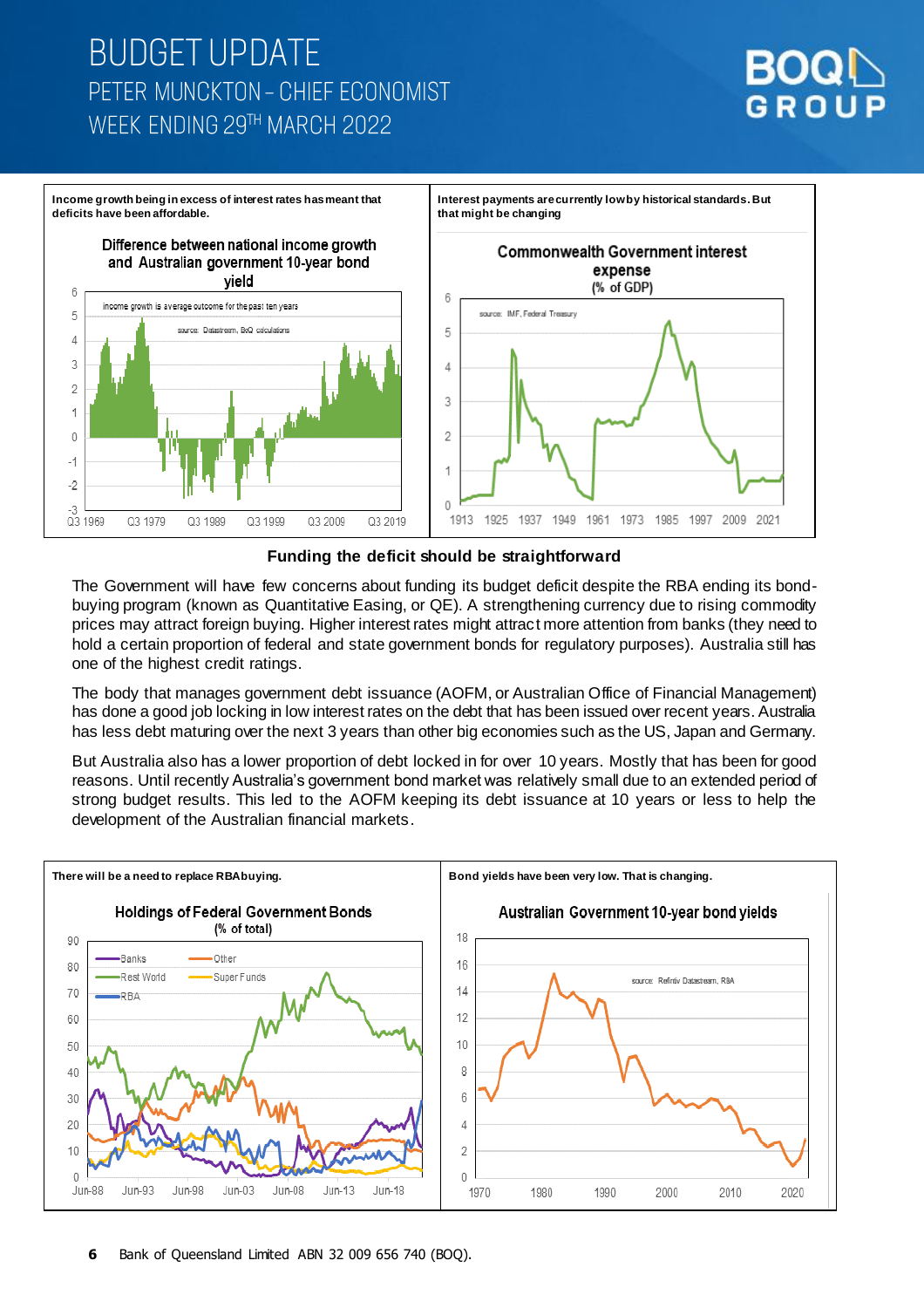

#### **Spending programs**

Total government spending in this budget is projected to be over \$625b. Welfare spending (such as pensions and unemployment benefits) chews up the biggest part of Federal Government spending. This budget has benefitted from the extremely low unemployment rate.

Most of the major spending decisions from the Budget were pretty well flagged in advance. There is more transport infrastructure spending, as well as funds for water infrastructure. There is the cost of living payments to low income earners (including pensioners). Also more spending on defence (including on Cyber).

I don't quibble with the Government deciding to spend more money (and cutting taxes) to protect low- and middle-income earners from the rise in the cost of living. Hopefully higher inflation will only be a short-term phenomenon (as assumed in the budget) and so the cost of living assistance will also be only short term. If inflation lasts longer the Government will need to decide whether and by how much they continue to support low-income earners (at a big budgetary cost).

There is always a focus on the 'quality' of spending. One part of that discussion is the proportion of funds directed towards investment spending. The Budget indicated there will be more spending on a range of infrastructure. It is likely these projects will not be started for some time given the current shortage of workers and materials. In any event net capital investment by the Commonwealth Government is equal to about 0.5% of GDP (Federal Government businesses do more). This level should not surprise. Outside of defence infrastructure spending is mainly a state responsibility.

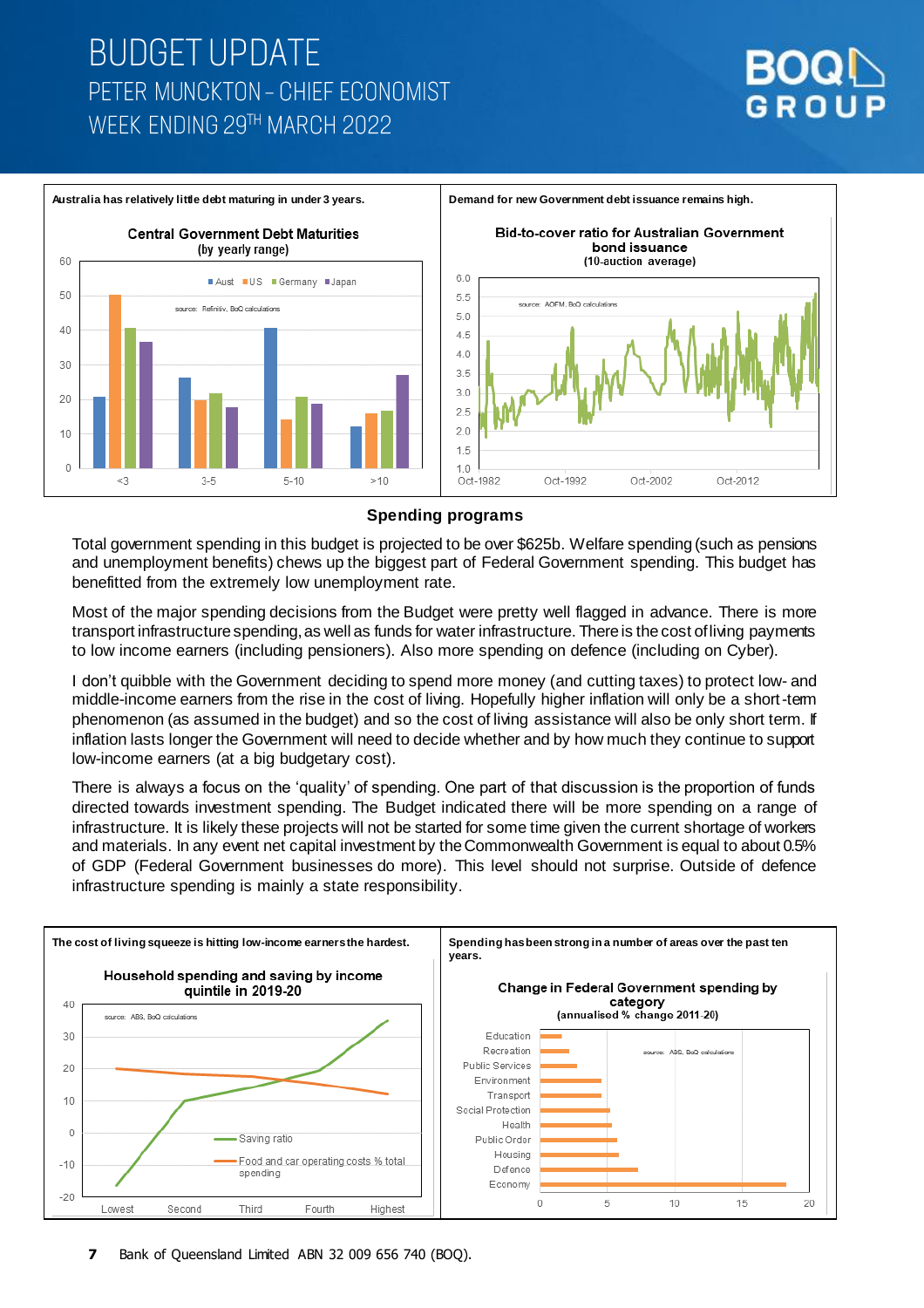

**Government revenue is forecast to get back to its pre-COVID level.** 

**But payments are projected to remain above that level.**

**Government spending in Australia is a smaller part of the economy compared to peer countries.**



#### **Taxation**

This Budget has benefitted from plenty of extra revenue, a result of higher jobs growth and a strong terms of trade (high commodity prices). Government revenue has essentially returned to the path it was on pre-COVID. Tax changes announced in this budget include a one-off increase in the tax offset as well as a 6-month cut to fuel excise (there was also help to small business, including incentives for them to boost digitisation).

A big fiscal question is whether deficits in the future get reined in by lower spending or higher taxation (assuming that they do). Another is the over reliance on income taxes. But there is very little political appetite for higher taxes on spending. Ditto higher taxes on wealth post the 2019 election. Taxation reform though is currently not on the political agenda.